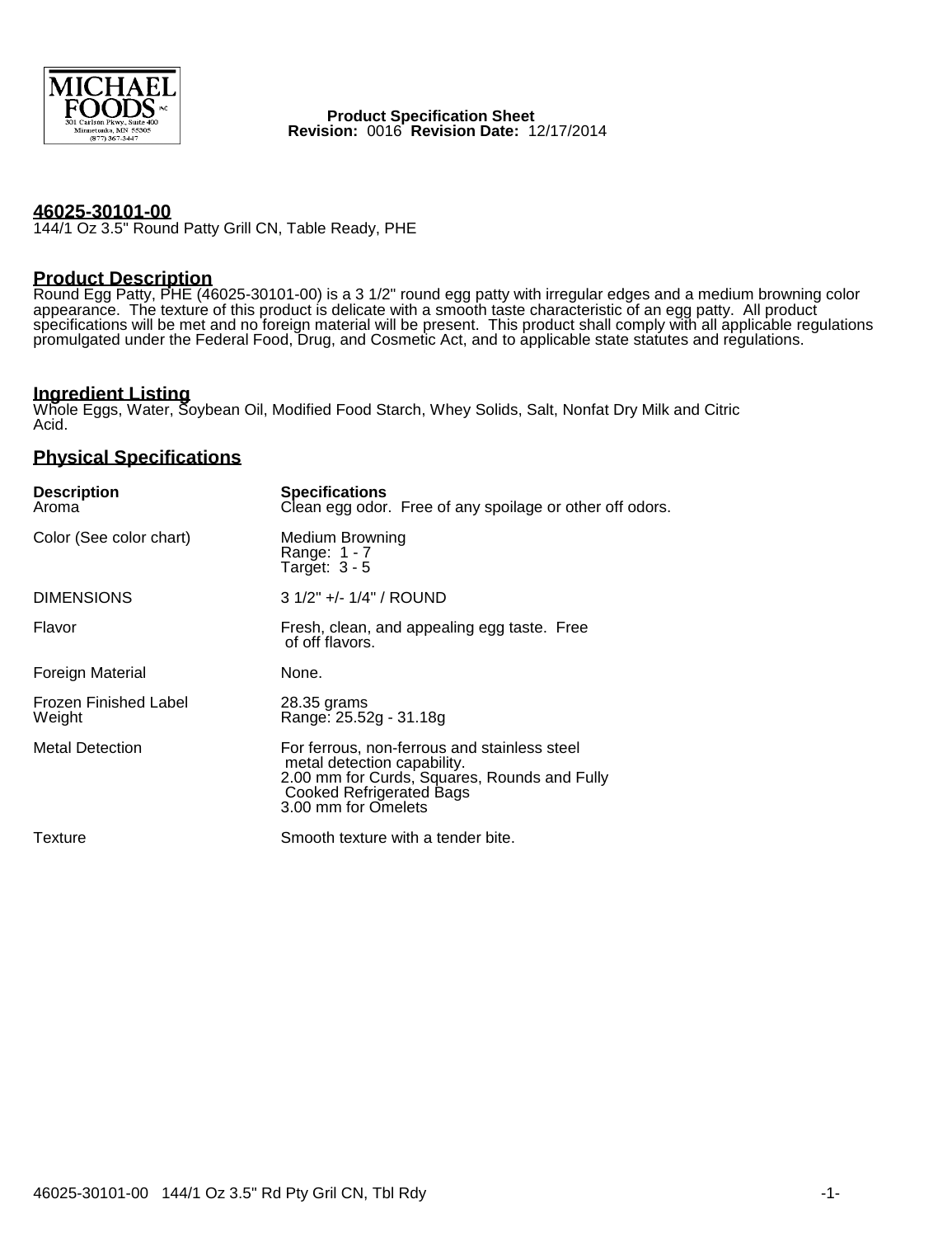# **Microbiological Specifications**

| <b>Description</b><br>Salmonella | <b>Specifications</b><br>Negative/100 g |
|----------------------------------|-----------------------------------------|
| <b>SPC</b>                       | $<$ 10,000 cfu/g                        |
| L. monocytogenes                 | Negative/50 g                           |
| E. coli                          | $<$ 10 cfu/g                            |
| Coliforms                        | $<$ 10 cfu/g                            |
| Coagulase (+) Staph              | <10 cfu/g                               |

## **Packaging Requirements General Information**

| <b>Description</b><br><b>Specifications</b> |                           |
|---------------------------------------------|---------------------------|
| Case Dimension                              | 12.375" x 8.375" x 8.750" |
| <b>Product Count per Case</b>               | 144                       |
| Case/Cubic Feet                             | 0.520                     |
| Cases/Pallet                                | 144                       |
| Cases/Layer                                 | 18                        |
| Gross Product Case Weight/Lbs (w/o pallet)  | 9.626                     |
| Net Product Weight/Lbs                      |                           |
| Gross Product Case Weight/Lbs (w/pallet)    | 10.008                    |

| <b>Plant Specific</b> |  |
|-----------------------|--|
|-----------------------|--|

| <b>Description</b>            | Value              | <b>Description</b>                 | Value              |
|-------------------------------|--------------------|------------------------------------|--------------------|
| <b>MGW - Gaylord</b>          |                    | Papetti's of Iowa                  |                    |
| Bag, 70004, Auto              | 607541             | Polybag, Clear, 19.5 x 13 1/4 x 30 | 607303             |
| Boxes, 30101                  | 607294             | Boxes, 30101                       | 607294             |
| box dimension                 | 12.375x8.375x8.750 | box dimension                      | 12.375x8.375x8.750 |
| Dividers, 70004               | 600302             | Chip Board 40 x 48 18 PT.          | 604353             |
| box dimension                 | 0.000x0.000x0.000  | box dimension                      | 0.000x0.000x0.000  |
| Chip Board 40 x 48 18 PT.     | 604353             | Tape, Large, Intertape (3000)      | 607137             |
| box dimension                 | 0.000x0.000x0.000  | Dividers, 70004                    | 600302             |
| Tape, Machine, Clear, Acrylic | 614243             | box dimension                      | 0.000x0.000x0.000  |
| <b>Description</b>            | Value              | <b>Description</b>                 | Value              |
| <b>PHE - Klingerstown</b>     |                    |                                    |                    |
| Bag, 70004, Auto              | 607541             |                                    |                    |
| Boxes, 30101                  | 607294             |                                    |                    |
| box dimension                 | 12.375x8.375x8.750 |                                    |                    |
| Dividers, 70004               | 600302             |                                    |                    |
| box dimension                 | 0.000x0.000x0.000  |                                    |                    |
| Tape, Machine 3 IN            | 600390             |                                    |                    |
| Chip Board 40 x 48 18 PT.     | 604353             |                                    |                    |
| box dimension                 | 0.000x0.000x0.000  |                                    |                    |

See Pallet Layout Report for pallet configuration.

| <b>Description</b>                 | Value              |
|------------------------------------|--------------------|
| Papetti's of lowa                  |                    |
| Polybag, Clear, 19.5 x 13 1/4 x 30 | 607303             |
| Boxes, 30101                       | 607294             |
| box dimension                      | 12.375x8.375x8.750 |
| Chip Board 40 x 48 18 PT.          | 604353             |
| box dimension                      | 0.000x0.000x0.000  |
| Tape, Large, Intertape (3000)      | 607137             |
| Dividers, 70004                    | 600302             |
| hox dimension                      | 0.000x0.000x0.000  |
|                                    |                    |